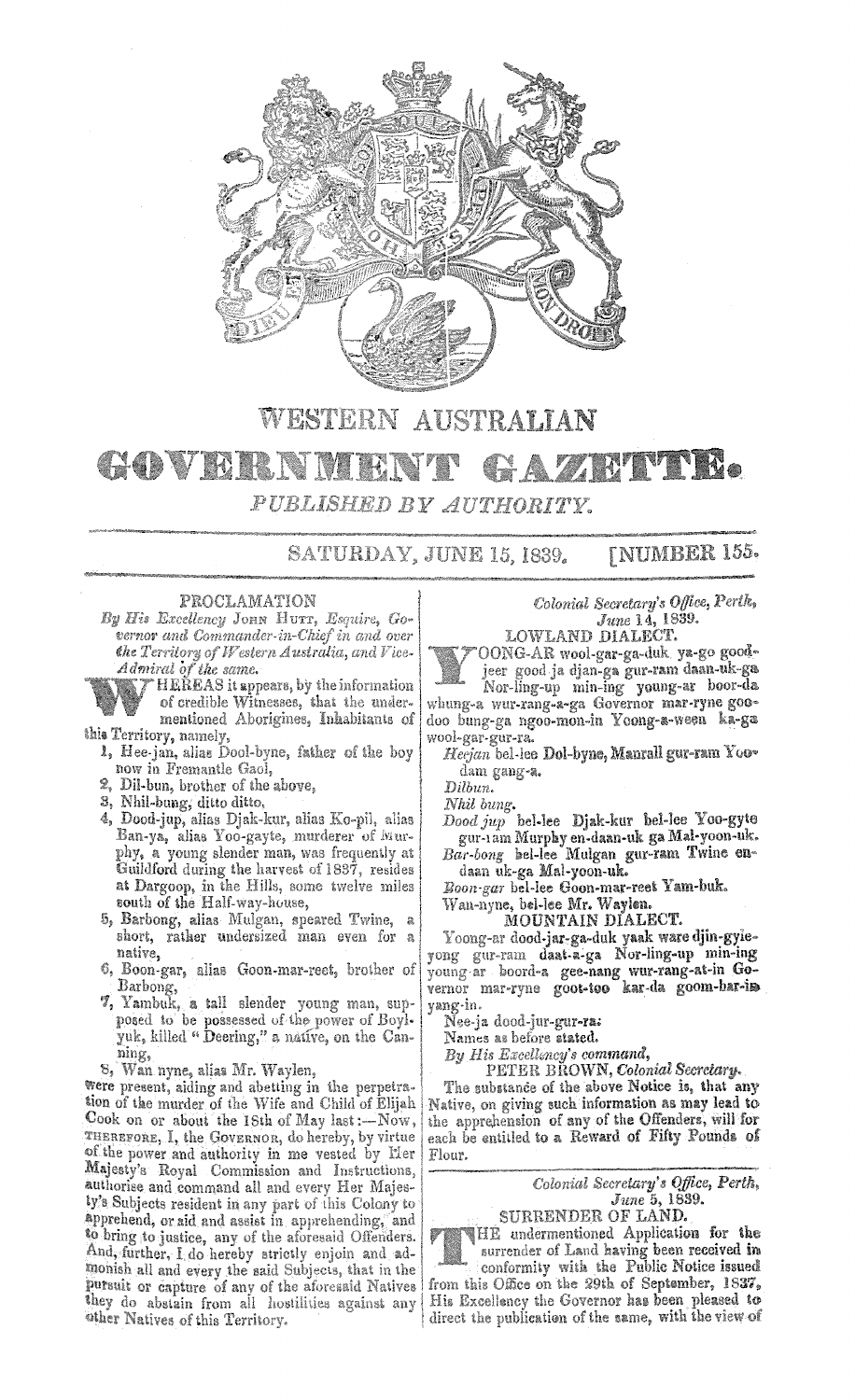Colonial Secretary's Office, Perth,



IS Excellency the Governor has been pleased to direct the publication of the

following Return of Sales of Crown Lands by Public Auction at the Revenue Office, Perth, on the 5th of June, 1839:-

No. 17, Leschenault, 640 Acres; Purchaser, Spencer Trimmer; Amount, 320 Acres; Payment by part of Remission Certificate for Land surrendered by S. Trimmer to the amount of £637 10s., dated 24th May, 1839.

By His Excellency's command,

PETER BROWN, Colonial Secretary.

Colonial Secretary's Office, Perth, June 13, 1839.

UHE undermentioned. Articles being required for the use of Fremantle Gaol, Tenders in

Triplicate for the supply of the same will be received at this Office until Tuesday next, the 18th Instant, and opened at 12 o'Clock, in the presence of the Governor :-

12 Quart Tin Pots.<br>12 Iron Spoons.<br>12 Tin Plates.

1 Four-Gallon Pot (Iron.)

10 Fathoms 11. Inch Rope.

To be delivered, free of charge to the Government, at the Gaol.

By His Excellency's command, PETER BROWN, Colonial Secretary.

> Colonial Secretary's Office, Perth, May 14, 1839.

No be sold by Public Auction, on Wednesday, the 19th day of June next, at One o'Clock, in front of the Public Offices, Perth, (under a Mortgage Deed, in the possession<br>of the Local Government, accompanied by a Deposit of the Title Deed), Eight Thousand Acres of Land, being the undermentioned portion of a Grant standing in the name of James Walcott, situate and being on the right bank of the Avon River, Yorkshire,-that is to say, bounded on the lower part by a west south-west and east-northeast line, as in the Deed of Grant from the Crown; on the south west or front, by the Avon River; on the north-east or back, by a portion of the original back boundary; and on the upper part, by a line parallel with the lower boundary, at such a distance from it as shall include the said quantity of 8,000 acres.

For further particulars, reference to be made to this Office, or to the Collector of Revenue, Perth.

By His Lxcellency's command, PETER BROWN, Colonial Secretary.

> Colonial Secretary's Office, Perth, March 27, 1839.

OTICE is hereby given, that, on the 27th day of June next, at 12 o'clock noon, the Sub-Collector of Revenue will offer for sale, on the existing Regulations, by Public Auction, at Albany, the undermentioned Allotment, formerly assigned to Mr. Alexander Cheyne, unless in the meanwhile the conditions in regard to improvement have been effected :-

Allotment, Albany, S.21.

For further particulars, application to be made.

to the Surveyor-General, or Government Resident, Albany:

By His Excellency's command, PETER BROWN, Colonial Secretary.

> Colonial Secretary's Office, Perth, May 29, 1839.

LANDS ON THE ISLAND OF ROTTNEST.

**WHE Local Government having considered it** expedient to convert the Island of Rottnest

into an Establishment for the Aborigines. all persons claiming an interest in any Lands whatsoever on that Island are kereby required to come forward and substantiate their Claims on or before the first day of July next, as on that day all Lands so situated will be resumed by the Crown, if not improved to the extent required by the Regulations. The Local Government, however, will be willing to grant an Allotment in Fee-Simple on the main land for every similar lot on Rottnest to which a valid claim shall be made good, as above-mentioned.

By His Excellency's command, PETER BROWN, Colonial Secretary.

Commissariat Office, Perth, June 6, 1839.

(EALED Tenders in Triplicate (marked Tenders for Fresh Meat) will be received at this Office on Wednesday, the 19th June, at Twelve o'Clock, from such person or persons who are willing to supply Fresh Meat (Mutton or Beef) months certain from the first day of July next, in such quantities as may be from time to time required at the following Stations, viz. :-

 $Perth_2$ Upper Swan, Pinjarra, Kelmscott, Mahogany Creek, York, Dale, and Williamsburgh.

The price per pound to be stated in figures and words at length, and two sufficient Sureties will be required for the due performance of the Contract.

All further particulars may be known on applieation at this Office.

JOHN LEWIS, Assistant Commissary General.

> Commissariut Office, Perth, June 6, 1839.

YEALED Tenders will be received at this Office on Wednesday, the 19th instant, at Twelve o'Clock, from such person or persons who will furnish for Her Majesty's Service

Fifty pairs of BLANKETS,

to be approved of by a Board of Officers. JOHN LEWIS,

Assistant Commissary Generali.

Commissariat Office, Perth, May 22, 1839. NEALED Tenders in Triplicate (marked "Tenders for Wheat") will be received at this Office on Wednesday, the 20th Novem-

ber, 1839, from such person or persons as may be willing to enter into contract to supply for the use.